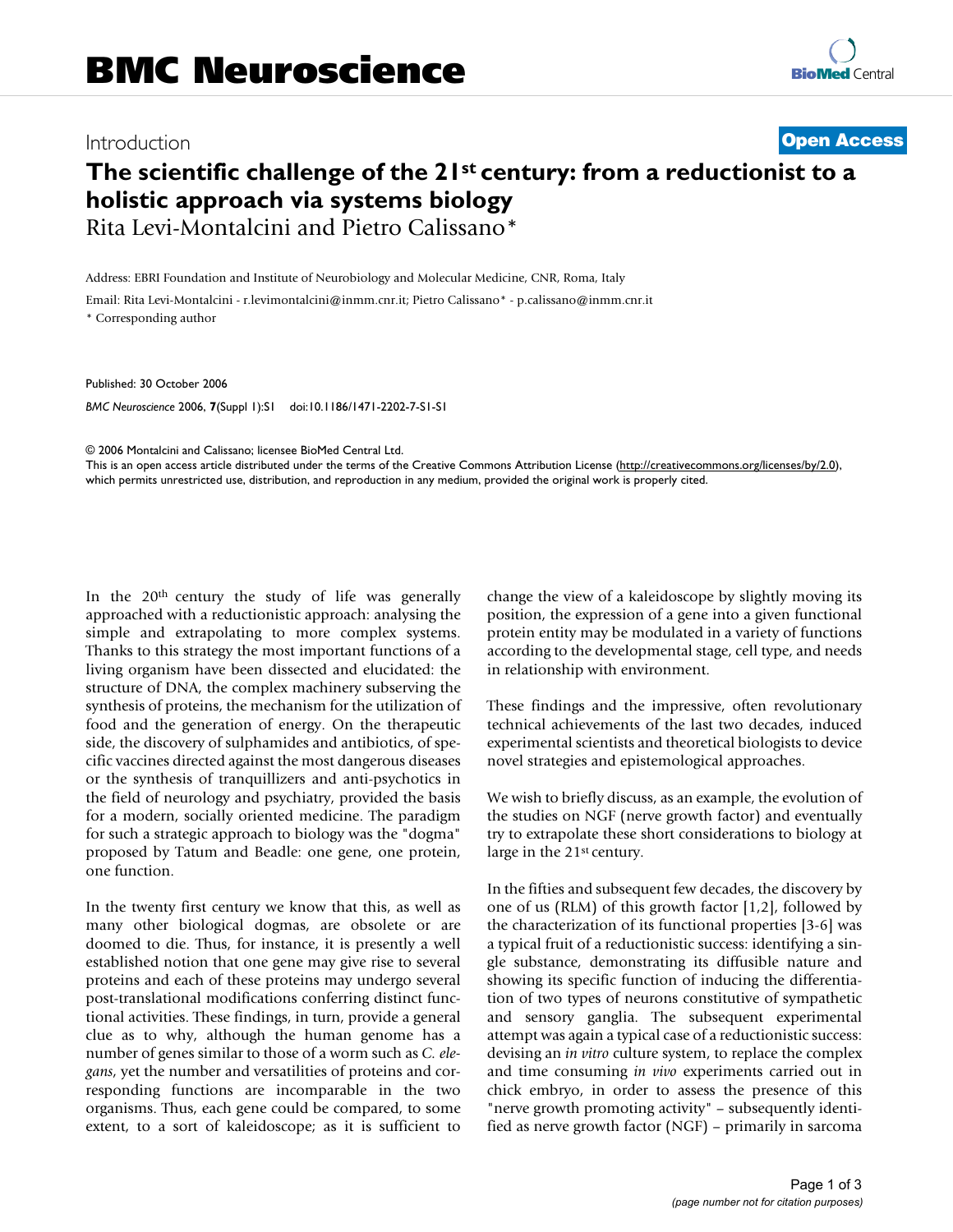and subsequently in tissues and biological fluids. This attempt ended with an *in vitro* bioassay which, within 18– 24 hours, allowed to detect NGF activity evidenced by an impressive halo of nerve fibers. This was an even more stringent case of a successful reductionistic approach.

In the last decade of the past century the studies on NGF took a route which presently induces a growing number of laboratories to carry out systemic, "holistic" strategies. Thus, for instance, the properties of NGF receptors, endowed with completely different structure, functional properties and mechanism of action – to the extent, for instance, that they may exert both pro and anti-apoptotic actions via activation of a plethora of intracellular pathways – [7,8] need today a novel approach to answer questions such as: how many different genes are involved in such a complex pattern of activities, considering, for instance, that an anti-apoptotic pathway generally involves hundreds of different genes and proteins? In order to put together in a unique, comprehensible picture, all the data that are emerging in this field of investigations, a "global" approach with highly sophisticated techniques is mandatory.

On the other side, the broadening of studies on NGF target cells, which in the first 2–3 decades after its discovery were confined to sensory and sympathetic neurons, to cholinergic and possibly other neurons of the central nervous system, followed by the demonstration that several other cell types belonging to the endocrine and immune systems are target of NGF action, also requires a systemic strategy, to frame the whole populations of target cells into an "organismic" view of NGF functions and mechanism of action [9].

As mentioned above, in the 21st century, also due to the realization of extremely sophisticated and powerful techniques, such as the possibility of cloning any gene, analysing the expression of thousands of genes and of the corresponding coded proteins within the context of a specific cellular function, investigating the whole complex machinery linking energy metabolism to modulation of gene expression, neurobiologists must adopt novel strategies and technical procedures. The term that summarizes such an approach is "systems neurobiology" and the metaphor that better fits with such systemic strategy is that a single protein is to a neuron as a neuron is to whole brain. Accordingly, both for analysing a neuron – which is constituted by thousands of proteins – and for studying the function of brain – composed of billions of neurons -, it is mandatory to resort to proper techniques such as genomics, proteomics or transcriptomics, which, by definition, involve the contemporaneous analysis of hundreds or thousands of genes and/or of the corresponding coded proteins or metabolic products. Thus, considering the wholeness of cellular systems, adopting proteomics or functional genomics attacks might be as important for our understanding of brain functions as, for example, the wholeness of economical markets is to the study of macroeconomics.

From this point of view this volume is a living testimony of a novel attack to neurobiological problems, and a variety of extremely interesting problems constitute the bulk of the assay. The modular system approach to investigate the mechanisms involved in apoptotic processes; the compelling need to elucidate how mRNAs and proteins are addressed to their specific sites of action along axons and dendrites up to their final destination at synaptic structures; how these polymeric structures act as multisensor devices of neurotransmission and the way the storage of synaptic activities can be exchanged and integrated to provide memories into a larger scale; and, last but not least, the role played by non coding RNA in brain. All these topics are dealt with in the volume with interesting and novel findings and hypothesises.

Another problem of great impact deals with parameter estimation in signalling pathway modelling, and with how enzyme kinetics and metabolic fluxes in general contribute to the control of cell operation. Computational frameworks able to integrate data from multiple sources are discussed as a tool for unravelling the biological mechanisms underlying the regulation of gene expression. Finally, a particular welcome is to be addressed to the long lasting case of mathematics dealing with biological problems. The entry of this discipline into the biological scene was in past decades discouraged by the paucity of data and by the even more remote possibility of analysing them in a comprehensive fashion. For this reason a theoretical biology was a hazardous task and the few attempts involving this discipline were generally unsuccessful. Nowadays, these drawbacks can be overcome by the impressive collection of data available on a specific experimental issue and by the availability of extremely powerful computers. Thus, the mathematical modelling of neuron development and of signal transduction pathways that are discussed in two distinct chapters may offer new vistas to the biological landscapes. The last article shows how the coming of age of computational systems neurobiology entails the need of automated support to handle formal models and of developing standard and guidelines to maximise the diffusion of its scientific production.

## **Acknowledgements**

This article has been published as part of *BMC Neuroscience* Volume 7, Supplement 1, 2006: Problems and tools in the systems biology of the neuronal cell. The full contents of the supplement are available online at [http://](http://www.biomedcentral.com/bmcneurosci/7?issue=S1) [www.biomedcentral.com/bmcneurosci/7?issue=S1](http://www.biomedcentral.com/bmcneurosci/7?issue=S1).